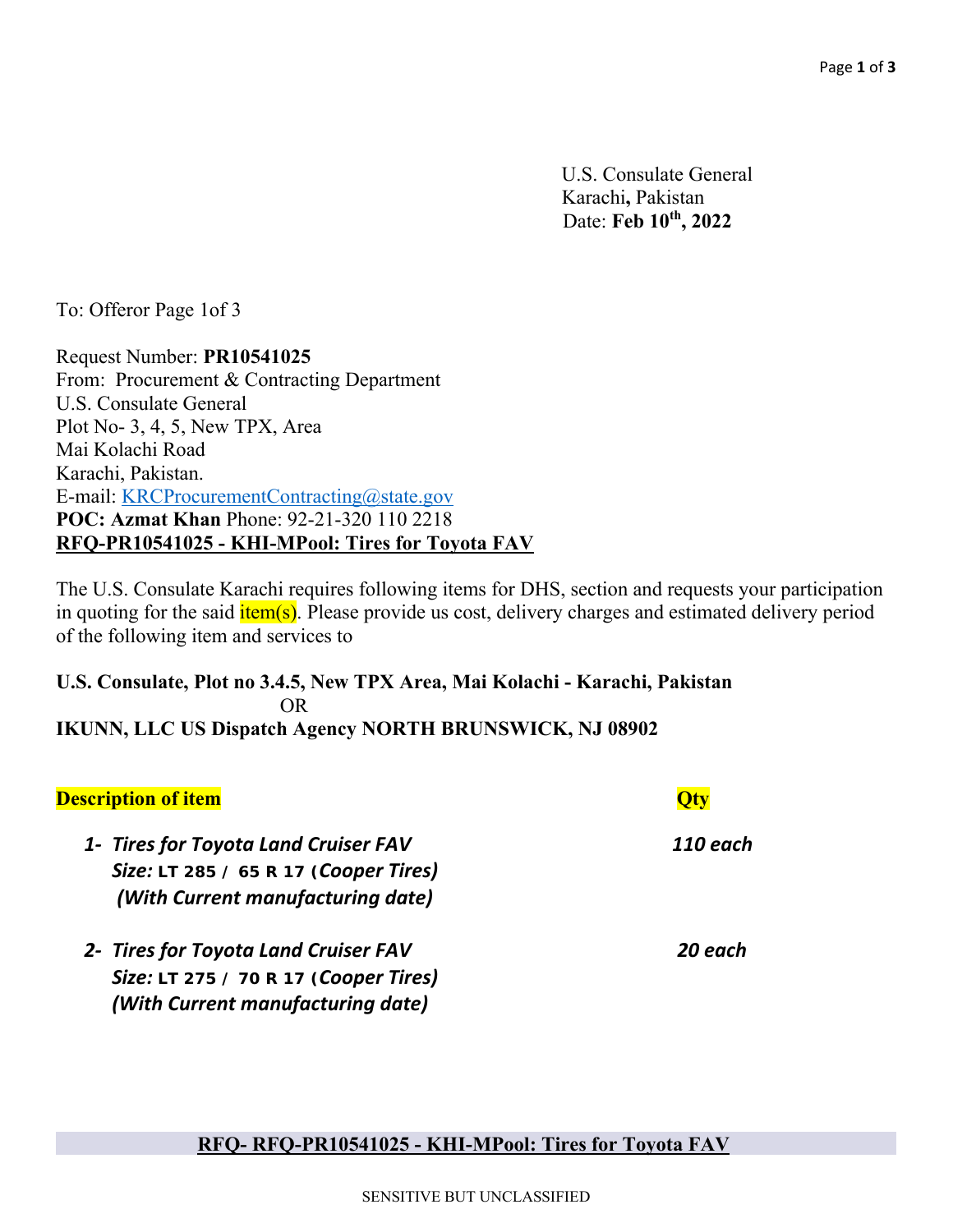**Prices:**  Firm Fixed Price.

**TAX:** Your prices shall be duty/tax free. U.S. Consulate General Karachi will neither deduct nor pay any tax for this service.

#### **Inspection & Acceptance:**

A Government representative will inspect the service(s) delivered to determine the quality and acceptability. Substandard services/products shall be unacceptable at vendor's expense.

## **Payment Terms:**

Payment will be made within 30 days through Electronic Funds Transfer (EFT) upon complete delivery to the US Consulate General, Karachi and submission of legitimate invoice to Financial Section after delivery, and submission of receipt.

## **SUBMISSION OF INVOICE:**

Each invoice shall include vendor invoice number, purchase order/contract number, date issued, brief description of supplies/services provided, quantities, unit and total price, and signed by the signing authority.

Invoices must be routed to:

- 1. One original invoice in pdf format to the Financial Management Center to KarachiFMCInvoices@state.gov
- 2. One copy clearly marked "DUPLICATE Copy for Proc & Contracting. Krcproc@state.gov

Although email is the preferred method, invoices may also be submitted by mail (do not send electronically if you mail the invoice to the following address to avoid duplication):

Karachi Fiscal Office U.S. Consulate General Plot No- 3, 4, 5, New TPX Are Mai Kolachi Road Karachi

For payment related queries contractor will contact Karachi Fiscal Office KarachiFMCInquiries@state.gov. Contracting Officer takes no responsibility for payment and/or associated queries.

**Delivery term: 1 months ARO to the U.S. Consulate General Plot No- 3, 4, 5, New TPX Area Mai Kolachi Road Karachi** 

# **RFQ- RFQ-PR10541025 - KHI-MPool: Tires for Toyota FAV**